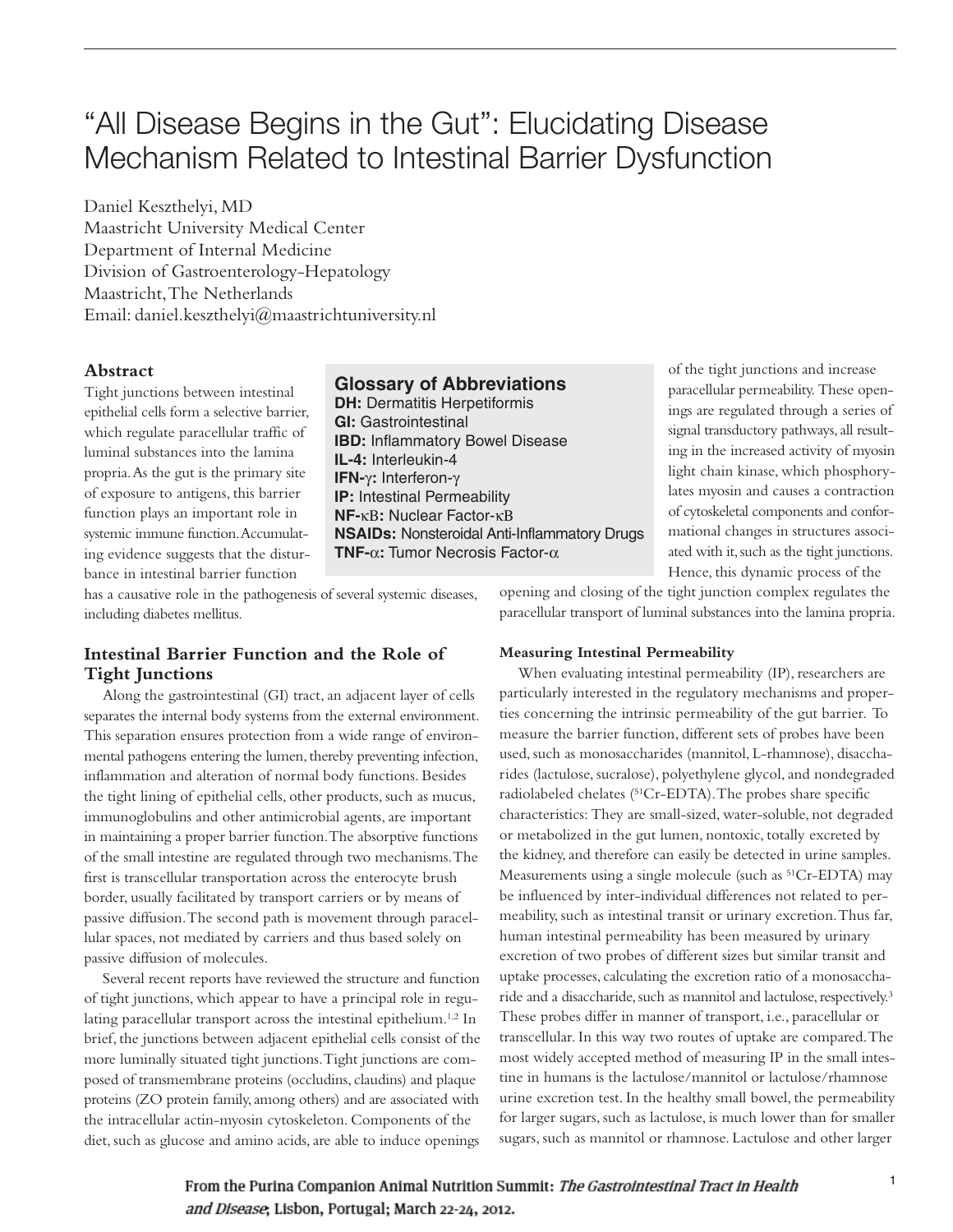molecules pass through the intercellular spaces, which are regulated by intercellular tight junctions. Under pathological conditions, such as mucosal inflammation, the permeability of the larger sugars increases, whereas the permeability of the smaller sugars remains stable or decreases.This results in an increased urinary excretion ratio of large to small sugars. 4

## **The Role of Intestinal Barrier Function in Systemic Disease**

An increased intestinal permeability, often referred to as a "leaky gut," has been proposed to be associated with several gastrointestinal disorders, including intestinal and liver diseases, such as inflammatory bowel disease (IBD)<sup>5</sup> and nonalcoholic steatohepatitis, <sup>6</sup> but also diseases that are not primarily related to GI malfunction, such as type 1 and type 2 diabetes. 7

Although an altered intestinal barrier function can be a consequence of disease exacerbation, clinical evidence suggests that it may be a primary causative factor predisposing to disease development. <sup>1</sup> For example, healthy, first-degree relatives of patients with IBD and celiac disease have increased intestinal permeability.<sup>8-10</sup> Although the diseases associated with increased permeability differ in terms of pathogenesis and clinical presentation, there seems to be a common denominator: An altered barrier function is believed to facilitate increased exposure to antigens that can trigger immune reaction and autoimmune destruction and alter normal body function.Within this model, the specificity for disease location (target tissue) is provided by both the antigen and the genetic abnormality of the immune system. For instance, the target may be the beta cells of the pancreatic islets (diabetes), the epithelial cells of the gut (celiac disease), or the myelin sheaths surrounding nerves (multiple sclerosis). 11

This model also does not place any requirements on how the increase in permeability arises.This increase can occur during an infectious process by activation of endogenous humoral pathways or by microbial manipulation of the host's epithelial cell pathways. It may also be a transient event, which may explain the lack of detectable permeability abnormalities in some patients.

Perhaps the most convincing evidence for such a disease model exists for type 1 diabetes mellitus. Moordian et al. were the first to demonstrate increased permeability in diabetic patients by measuring urinary secretion of lactulose and rhamnose.<sup>12</sup> Later, a significantly increased lactulose/mannitol ratio was observed in diabetic patients in comparison to controls, but no significant correlation was found with duration of disease or mean HbA1c values.These findings have been confirmed in other studies. 13,14 Prediabetic subjects had the greatest increase, suggesting that increased IP precedes the onset of clinical diabetes.Accordingly, Bosi et al. <sup>15</sup> observed no differences in enteropathy, measured by the lactulose/mannitol test, between preclinical and long-standing diabetes, suggesting that the duration of diabetes does not further influence IP and that an increased IP precedes, rather than is caused by, type 1 diabetes mellitus. Furthermore, studies in biobreed rats have indicated that the increased permeability detected in prediabetic rats is related to decreased expression of claudin-1 and occludin, 16,17 suggesting a role for tight junctions in altered barrier function in diabetes.

These findings demonstrated that increased IP is observed not only in patients who have developed type 1 diabetes but also in those who are already in preclinical condition. Subclinical inflammation, found in young diabetic patients and characterized by increased interleukin-4 (IL-4), tumor necrosis factor-α (TNF-α) and interferon-γ (IFN-γ), is possibly involved in compromising the integrity of epithelial barrier leading to increased IP of the gut. 18-20 Whether subclinical inflammation precedes or is caused by increased IP requires further investigation. Nevertheless, increased IP makes the host more susceptible and prone to immune reactions against antigens from dietary (cow milk substances like bovine insulin<sup>21</sup> or wheat gliadins), viral or bacterial origin.These agents can activate humoral responses and provided there is genetic susceptibility may trigger autoimmune reactions against insulin-producing beta cells. According to this proposed disease model, expression of diabetes requires genetic predisposition, a dietary provocative agent and abnormal permeability. Removal of either the luminal antigen or the permeability defect prevents disease despite retaining the genetic predisposition.This offers an unprecedented opportunity to prevent disease by counteracting dysbalances in intestinal barrier function.

In case of celiac disease patients, for instance, removal of the antigen (gluten) prompts complete remission of all attributes of the disease, including a return of abnormal intestinal permeability to almost the normal range in the majority of subjects. <sup>22</sup> Furthermore,an inbred Irish Setter line was shown to develop a glutensensitive enteropathy that mimics human celiac disease. In these animals, the disease can be completely prevented by weaning the animal onto a gluten-free diet. However, subsequent exposure to the antigen immediately prompts development of the disease. Importantly,animals that have never been exposed to dietary gluten have increased small intestinal permeability. <sup>23</sup> This strongly suggests that in this animal model, abnormal permeability precedes disease. Patients with dermatitis herpetiformis (DH) provide an interesting perspective in this regard. Subjects with this condition exhibit an enormous range of associated bowel pathology from frank celiac disease to a completely normal intestinal biopsy and no evidence of bowel disease. DH patients exhibit increased intestinal permeability, including those patients without evidence of intestinal disease. <sup>24</sup> As some patients may go on to develop celiac disease, it would appear that, in these cases, increased permeability precedes development of disease.

Rheumatological conditions have long been associated with abnormalities of intestinal function, and the concept of abnormal reactivity to a luminal antigen in these conditions is prevalent. Perhaps the best evidence for this comes from the literature on ankylosing spondylitis.Increased gastrointestinal permeability had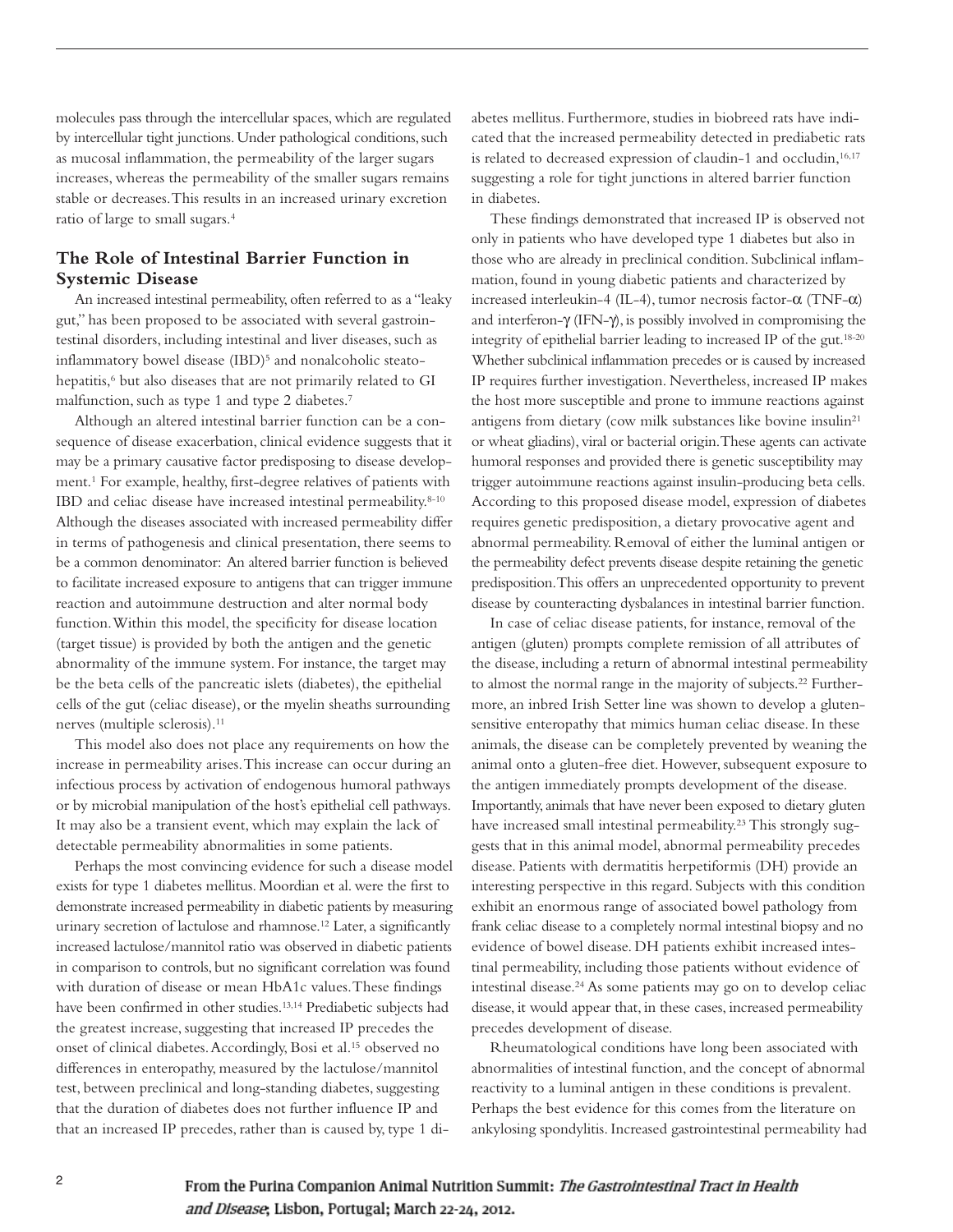been recognized in these patients for decades, but it was unclear whether this was due to the disease or treatment with nonsteroidal anti-inflammatory drugs (NSAIDs), <sup>25</sup> a drug group known to influence intestinal permeability.With more recent work, the effect of NSAIDs has been isolated,and it is apparent that these patients appear to have a primary defect in intestinal permeability that is shared by a subgroup of relatives. <sup>26</sup> Also, increased gut permeability was observed in patients with juvenile chronic arthritides<sup>27</sup> irrespective whether they were taking NSAIDs, indicating that the disrupted permeability is disease-related.

Accumulating evidence therefore suggests the involvement of barrier function in the pathogenesis of a wide variety of diseases. Another mechanism related to intestinal barrier dysfunction is bacterial translocation.An increase in intestinal barrier permeability can facilitate translocation of luminal bacteria.This can lead to macrophage activation and an increased systemic production of pro-inflammatory cytokines (interleukins,TNF-α) and C-reactive protein, resulting in a systemic inflammatory reaction. These cytokines can thereafter induce systemic changes, such as induction of peripheral insulin resistance by activating nuclear factorκB (NF-κB), which results in serine phosphorylation of insulin receptor substrate-1 and insulin resistance. <sup>28</sup> Similarly, bacterial translocation has been implicated to play a role in other systemic diseases,as higher levels of antibodies to *Klebsiella pneumoniae* have been found in the serum of patients with ankylosing spondylitis, rheumatoid arthritis and IBD.<sup>29</sup> More recently, it has been proposed that translocation of endotoxin, a constituent of the wall of gram negative bacteria, through a "leaky gut" can exert cardiotoxic effects and contribute to the development of chronic heart failure. 30

## **Novel Therapeutic Target: Reinforcement of the Intestinal Barrier Function**

Although the diseases listed above clearly differ with respect to pathophysiological mechanisms and clinical presentation, they possibly share an important initiating organ in common: the gut. Reinforcement of the intestinal barrier may therefore become a major goal.There are several routes through which intervention on gut barrier can be established:(1) by altering exposure to nutrients (antigens, especially at young age); (2) by alterations in microbiota composition (pre-, pro- and antibiotics);(3) by modification of gutbarrier proteins and other regulatory proteins;and (4) by restraining the inflammation responsible for the autoimmune reaction. It has become apparent that when the finely tuned trafficking of macromolecules through the intestinal barrier is dysregulated, both intestinal and extraintestinal disorders can occur, particularly in genetically susceptible individuals.This new paradigm subverts traditional theories underlying the development of certain diseases, suggesting that the unfavorable immune activation can be counteracted if the interplay between genes and environmental triggers is prevented by re-establishing intestinal barrier function.

Acknowledging the role of the intestinal barrier in the pathophysiology of systemic diseases,a limited number of studies, albeit with varying success, have attempted to reinforce the barrier function using nutritional interventions. <sup>7</sup> Further studies will be needed to verify the true therapeutic potential of enhancing intestinal barrier function.

#### **Conclusion**

The intestinal epithelial cells form a selective barrier and ensure the regulation of the trafficking of macromolecules between the environment and the host.Alteration in this barrier function can have profound effects on the interactions between the mucosal immune system and luminal contents, including dietary antigens and microbial products. Increased permeability can therefore contribute to systemic malfunctioning and disease development. Clinical and experimental evidence supports that diseases such as diabetes, celiac disease, IBD and rheumatoid disorders,among others,are associated with an increased intestinal permeability. Whether intestinal epithelial barrier function is a primary causative factor in the predisposition to disease development needs further elucidation. However, recent studies have identified a number of plausible mechanisms that could account for an increased exposure of luminal contents to immunoreactive host cells contributing to altered immune reactions.This increased exposure to luminal antigens can result in an autoimmune destruction of certain target cells leading to disease manifestation or can contribute to augmentation of a systemic immune reaction. Therefore, reinforcing intestinal barrier function may become an important objective to help prevent or counteract pathophysiological mechanisms. A more complete understanding of the molecular pathways involved in the regulation of intestinal barrier function will have important clinical implications by opening new horizons in the treatment and prevention of several systemic diseases, including diabetes mellitus.

#### **References**

1.Arrieta MC, Bistritz L, Meddings JB.Alterations in intestinal permeability. *Gut*. 2006;55:1,512-1,520.

2. Groschwitz KR, Hogan SP. Intestinal barrier function: molecular regulation and disease pathogenesis. *J Allergy Clin Immunol*. 2009;124:3-20:(quiz)21-22.

3. Rao AS, Camilleri M, Eckert DJ, et al. Urine sugars for *in vivo* gut permeability: validation and comparisons in irritable bowel syndrome-diarrhea and controls. *Am J Physiol Gastrointest Liver Physiol*. 2011;301:G919-G928.

4. Bjarnason I, MacPherson A, Hollander D. Intestinal permeability:an overview. *Gastroenterology*. 1995;108:1,566-1,581.

5. Meddings J.What role does intestinal permeability have in IBD